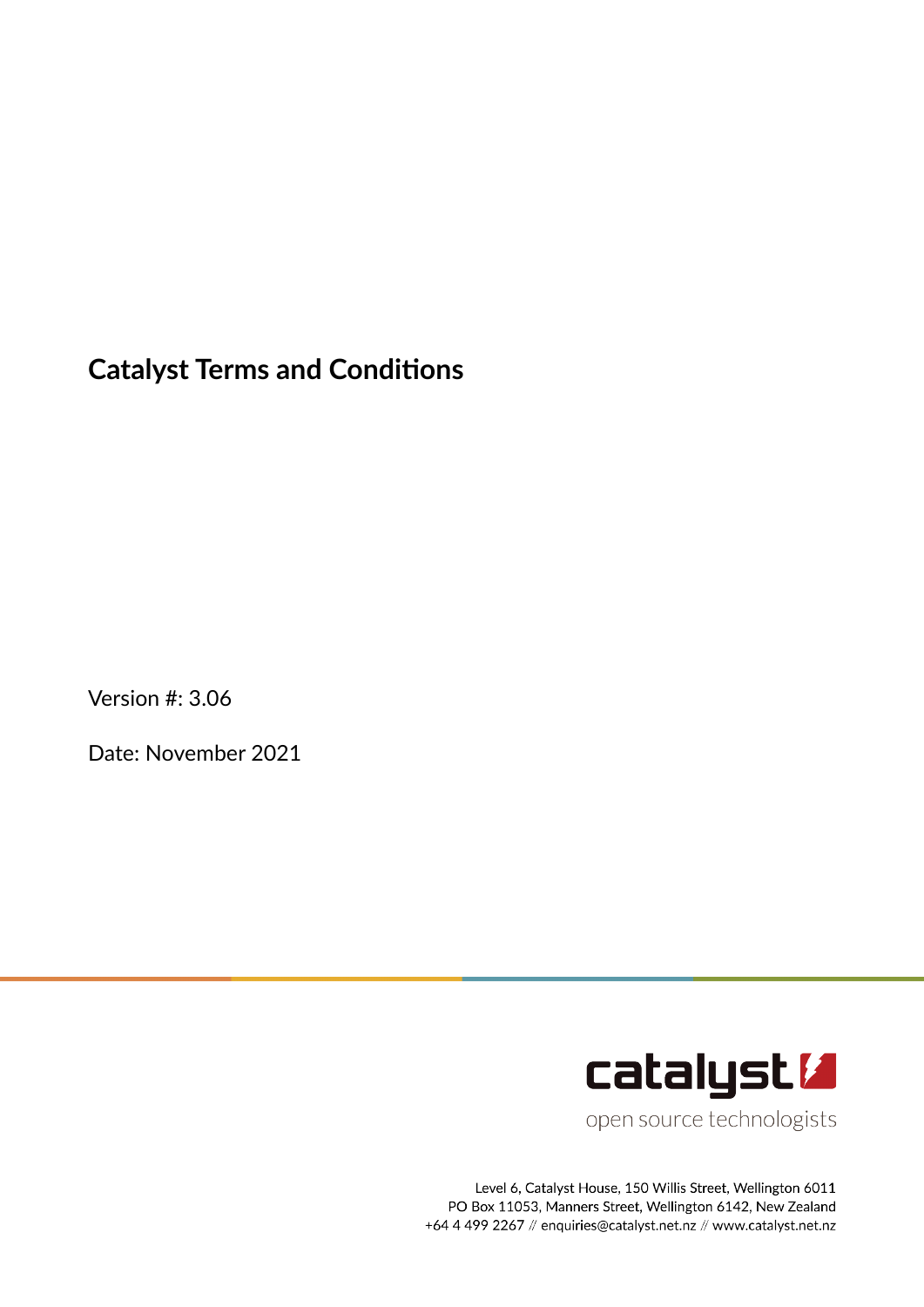# **Table of contents**

| 1.  |  |
|-----|--|
| 2.  |  |
| 3.  |  |
| 4.  |  |
| 5.  |  |
| 6.  |  |
| 7.  |  |
| 8.  |  |
| 9.  |  |
| 10. |  |
| 11. |  |
| 12. |  |
| 13. |  |
| 14. |  |
| 15. |  |
| 16. |  |
| 17. |  |
| 18. |  |
| 19. |  |
| 20. |  |
| 21. |  |
| 22. |  |
| 23. |  |
| 24. |  |

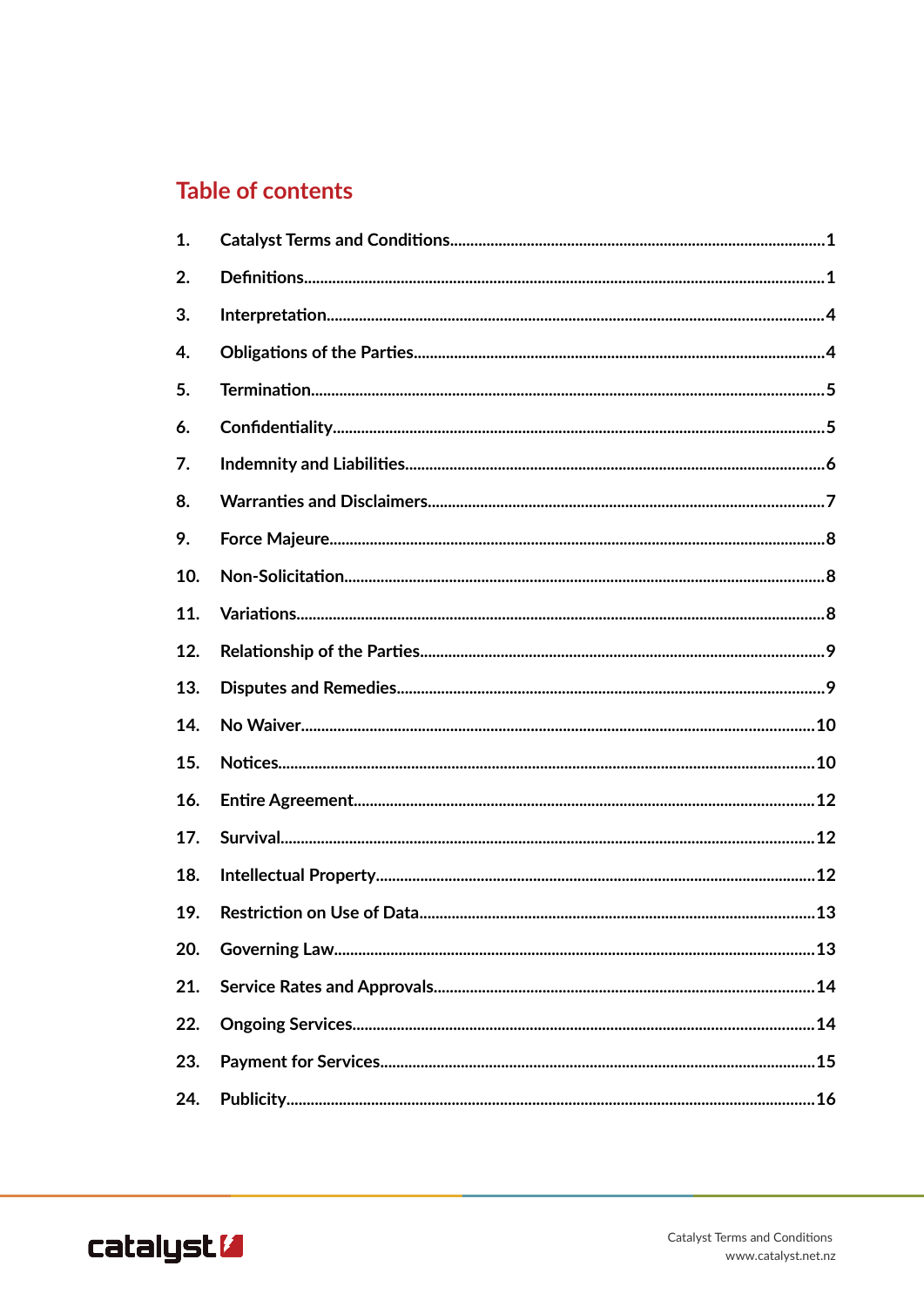# **1. Catalyst Terms and Conditions**

- 1.1 This Agreement sets out the terms and conditions that will apply to the provision of the Services by Catalyst to the Client. The parties to these terms are the person requesting the work ("the Client") and the Applicable Catalyst Entity as described below ("Catalyst").
- 1.2 The Applicable Catalyst Entity is:
	- a. **Catalyst.Net Limited**;
	- b. **Catalyst Cloud Limited**;
	- c. **Catalyst IT Europe Limited**;
	- d. **Catalyst IT Australia Pty Limited**;
	- e. **Catalyst IT Ireland Limited; or**
	- **f. Catalyst IT Canada Limited.**
- 1.3 Catalyst may amend these terms and conditions from time to time by publishing a new version upon its website at:
	- a. [www.catalyst.net.nz/terms,](http://www.catalyst.net.nz/terms) if the Applicable Catalyst Entity is **Catalyst.Net Limited** or **Catalyst Cloud Limited**;
	- b. [www.catalyst-eu.net/contact-us/terms](http://www.catalyst-eu.net/contact-us/terms), if the Applicable Catalyst Entity is **Catalyst IT Europe Limited** or **Catalyst IT Ireland Limited**;
	- c. [www.catalyst-au.net/contact-us/terms,](http://www.catalyst-au.net/contact-us/terms) if the Applicable Catalyst Entity is **Catalyst IT Australia Pty Limited; or**
	- d. [www.catalyst-ca.net/terms-and-conditions](http://www.catalyst-ca.net/terms-and-conditions), if the Applicable Catalyst Entity is **Catalyst IT Canada Limited.**
- 1.4 The Client may reject a new version of these terms and conditions, which will be deemed ineffective provided that:
	- a. the Client notifies Catalyst of reasonable grounds establishing that the new version would materially disadvantage the Client; and
	- b. such notification is received by Catalyst within ten (10) Business Days of the date on which the new version is published.

# <span id="page-2-0"></span>**2. Definitions**

2.1 In this Agreement, unless the context otherwise requires:

"**Agreement**" means these terms and conditions and, where applicable, any document into which they are incorporated by reference.

"**Business Day**" means any day not being:

a. a Saturday or a Sunday; or

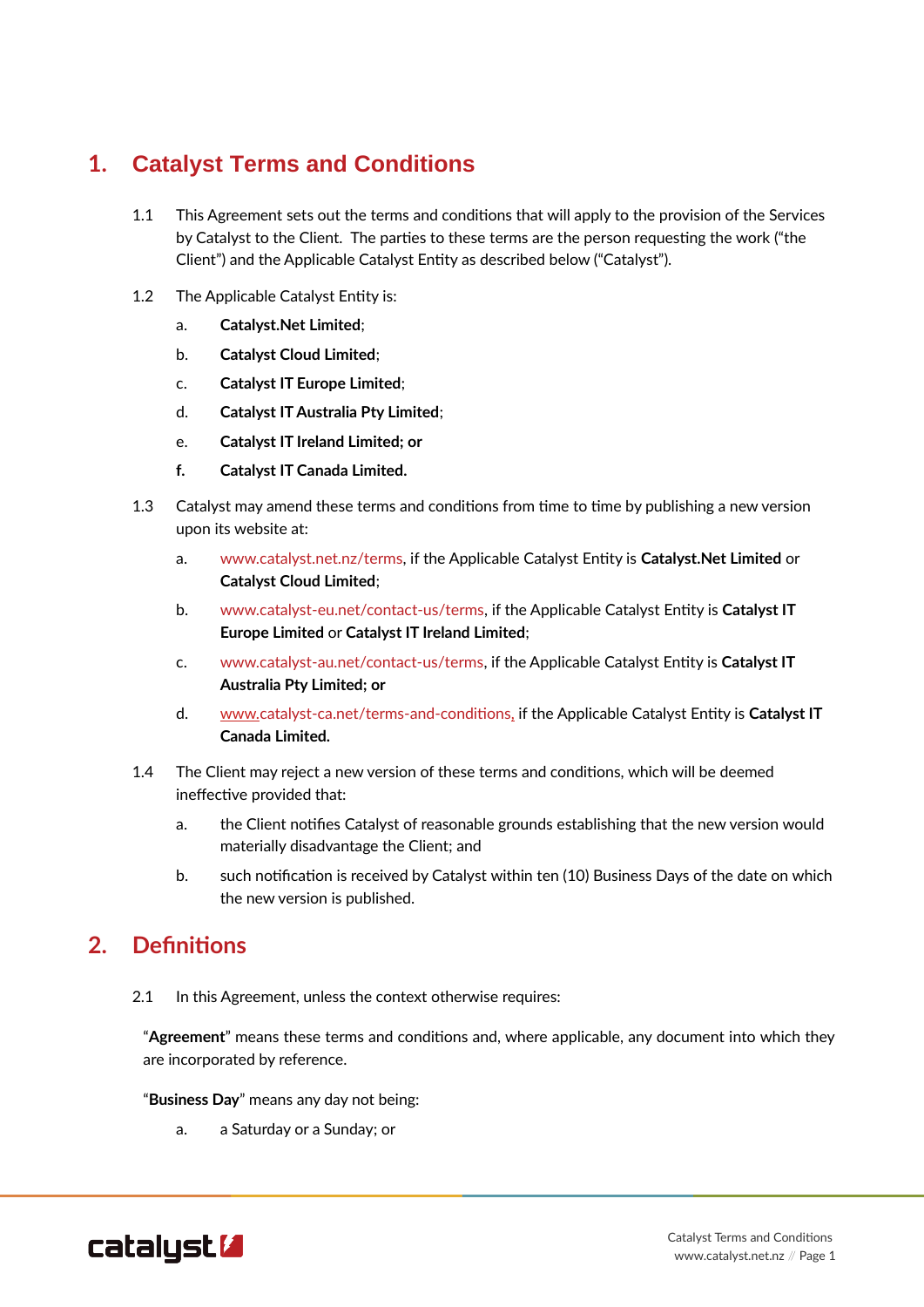- b. a statutory public holiday in either:
	- i. New Zealand (including any regional public holiday applicable to the Catalyst office where the Services are provided);
	- ii. Australia (including public holidays declared by the state and territory governments applicable to the Catalyst office where the Services are provided);
	- iii. England (including any regional public holiday applicable to the Catalyst office where the Services are provided);
	- iv. Ireland (including any regional public holiday applicable to the Catalyst office where the Services are provided); or
	- v. Canada (including any provincial public holiday applicable to the Catalyst Office where the Services are provided).

as the case may be, depending on the Applicable Catalyst Entity.

"**Business Hours**" refers to the hours of operation, namely 8.30am to 5.30pm:

- a. New Zealand Standard Time or New Zealand Daylight Saving Time during its occurrence, on any Business Day, where the Applicable Catalyst Entity is **Catalyst.Net Limited** or **Catalyst Cloud Limited**;
- b. Greenwich Mean Time or British Summer Time during its occurrence, on any Business Day, where the Applicable Catalyst Entity is **Catalyst IT Europe Limited**;
- c. Australian Eastern Standard Time or Australian Eastern Daylight Time, on any Business Day, applicable to the Catalyst office where the Services are provided if the Applicable Catalyst Entity is **Catalyst IT Australia Pty Limited**;
- d. Greenwich Mean Time or Irish Standard Time during its occurrence, on any Business Day, where the Applicable Catalyst Entity is **Catalyst IT Ireland Limited; or**
- e. Eastern Standard Time or Eastern Daylight Time during its occurrence, on any Business Day, where the Applicable Catalyst Entity is Catalyst IT Canada Limited.

"**Commencement Date**" means the date on which this Agreement comes into force between the parties. Commencement Date may be defined otherwise in any document which incorporates these terms and conditions.

"**Confidential Information"** of a party means all information which is, or may be, proprietary to that party, or commercially sensitive, and includes, but is not limited to, computer data and personal data including names, addresses, personal, medical or business affairs of persons associated with that party and information relating to the organisation, methods, administration, operation, business affairs, services provided by or to third parties, or financial or commercial arrangements of that party, or persons associated with the party and information of any nature, technical or otherwise, relating to any product or process in which the party or persons associated with the Services on behalf of the party are involved.

It specifically excludes information which:

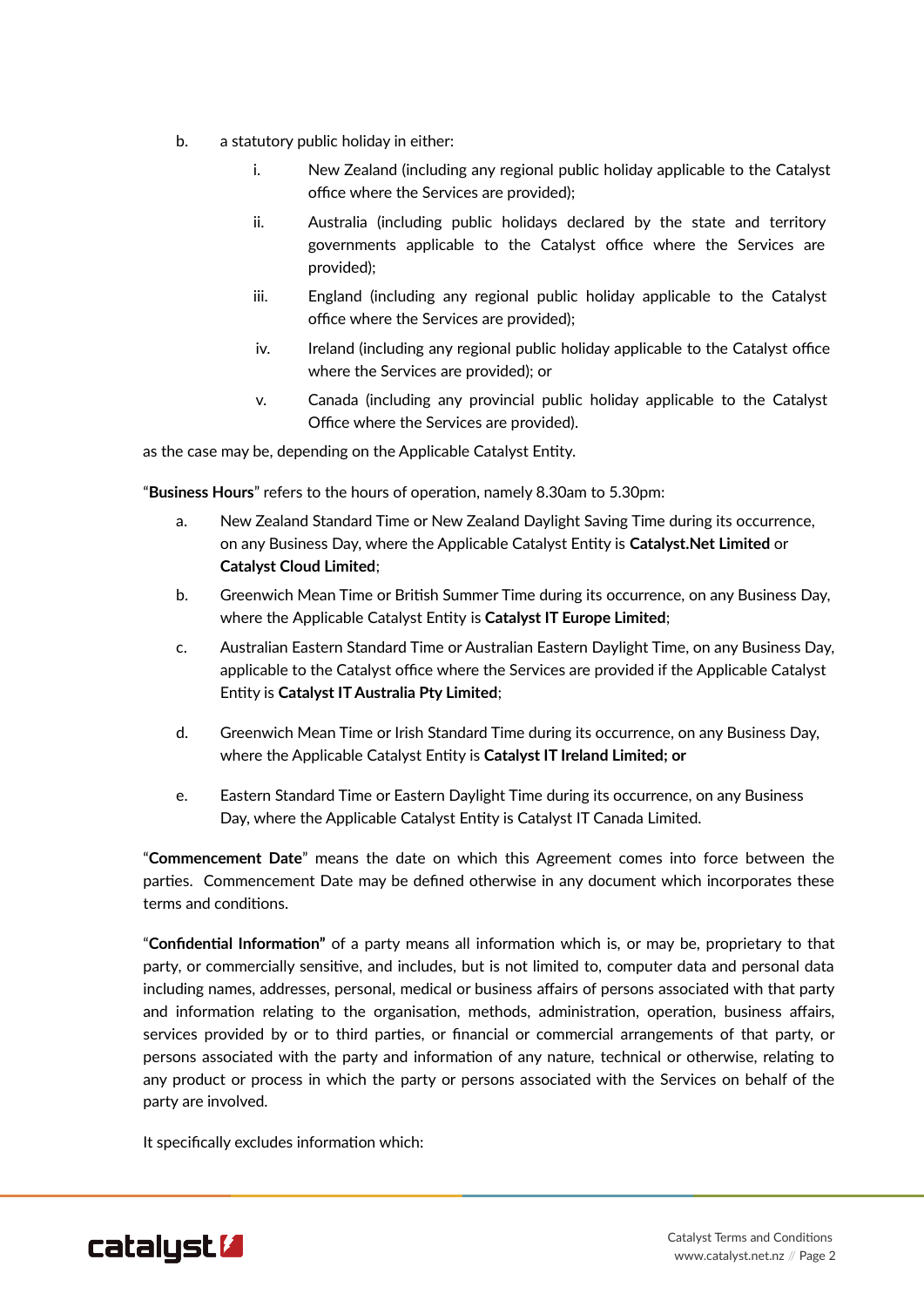- a. was rightfully in the possession of the other party prior to the commencement of negotiations leading to this Agreement;
- b. is already public knowledge or becomes so at a future date (otherwise than as a result of a breach of clause [6\)](#page-6-0);
- c. is trivial or obvious;
- d. is contained within a release in the meaning of clause [18.8](#page-14-0); or
- e. is required to be disclosed at law or by a parliamentary, governmental or judicial process or convention.

"**Deliverables**" means and includes all the work to be delivered by Catalyst as a result of providing the Services to the Client in accordance with Requirements, subject to clause [21.6](#page-15-0).

"**Intellectual Property**" means the following industrial and intellectual property rights, whether registered or unregistered, and includes:

- a. trademarks, service marks, trade names, registered designs, design rights, copyright (including all copyright in any designs and computer software), source code, apps, API integrations, software data, managed and unmanaged solutions, and applications for any of the foregoing;
- b. the copyright in all drawings, plans, specifications, designs, policies, procedures or other documents relating to the Services including rights in computer software;
- c. knowledge connected with the Services including data, specifications and drawings, and technical information; and
- d. rights under any agreement or contracts granted to third parties to use any of the above; but

excludes patents registered in a jurisdiction other than the jurisdiction in which the Applicable Catalyst Entity is incorporated.

"**Maintenance Release**" means an update to an existing version of the application containing error corrections or minor functionality enhancements. A Maintenance Release is designated as a numbered service pack for the current version, with no change in the version number.

"**New Version Release**" means a new version of the application containing new features or enhancements to functionality. A New Version Release is designated by an increase in the version number (e.g. from 1.5 to 1.6 or 2.0).

"**Open Source Licence**" means any software licence identified by the Open Source Initiative as an open source licence by virtue of meeting its open source definition; and "Open Source" shall have a corresponding meaning.

"**Representative**" means for the Client, the nominated representative who appears to have the authority to represent the Client, and for Catalyst, a Director or any other representative as notified from time to time.

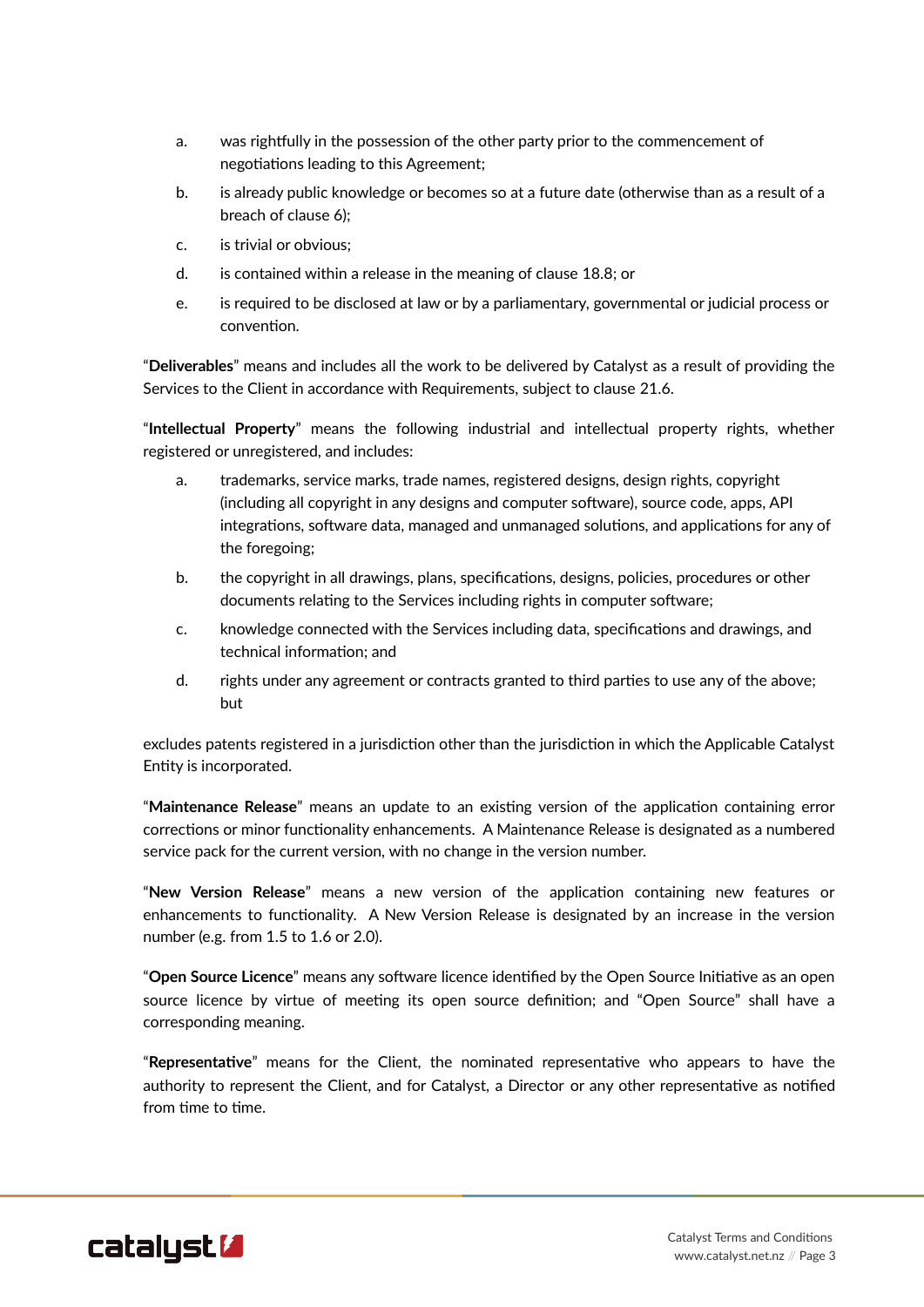**"Requirements**" means the statement of business and technical requirements for Deliverables set out in the referenced documents of the relevant Statement of Work and any other requirements referred to in this Agreement or subsequently agreed between the parties in writing.

"**Services**" means collectively the services to be provided by Catalyst to the Client under this Agreement.

"**Statement of Work**" or "**SOW**" means any document where the parties agree on Requirements to be delivered under this Agreement, for example a work request created through Catalyst's online system.

"**Taxes**" means any and all taxes (including GST, VAT, income tax and withholding taxes), duties and levies imposed by any competent authority in any jurisdiction.

#### <span id="page-5-0"></span>**3. Interpretation**

- 3.1 For the purposes of interpretation and construction of this Agreement:
	- a. headings are for convenience only and do not affect the interpretation of this Agreement;
	- b. the word "including" shall not imply restriction;
	- c. words importing the singular include the plural and vice versa;
	- d. a reference to a person includes that person's successors and permitted assigns;
	- e. a reference to any statute, regulation, proclamation, ordinance or by-law includes all statutes, regulations, proclamations, ordinances or by-laws varying, consolidating or replacing them and a reference to a statute includes all regulations, proclamations, ordinances and by-laws issued under that statute;
	- f. no rule of construction applies to the disadvantage of a party because that party was responsible for the preparation of this Agreement or any part of it;
	- g. any provision of this Agreement which is invalid or unenforceable in any jurisdiction will, as to that jurisdiction only, be read down or severed to the extent of that invalidity or unenforceability. The remaining provisions of this Agreement which are self-sustaining and capable of separate enforcement without regard to the read down, or severed provision in that jurisdiction, are and will continue to be valid and enforceable in accordance with their terms; and
	- h. an item listed under a heading "Assumptions" or similar in a Statement of Work or other document which incorporates these terms and conditions is a condition of this Agreement inserted for the sole benefit of Catalyst. Assumptions are the Client's responsibility to satisfy.

#### **4. Obligations of the Parties**

4.1 Each party agrees to co-operate and work with the other in good faith to enable the effective performance of the required Services by Catalyst. This includes the Client making available information, decisions and processes as may reasonably be required to facilitate Catalyst to implement and deliver the Services in accordance with this Agreement.

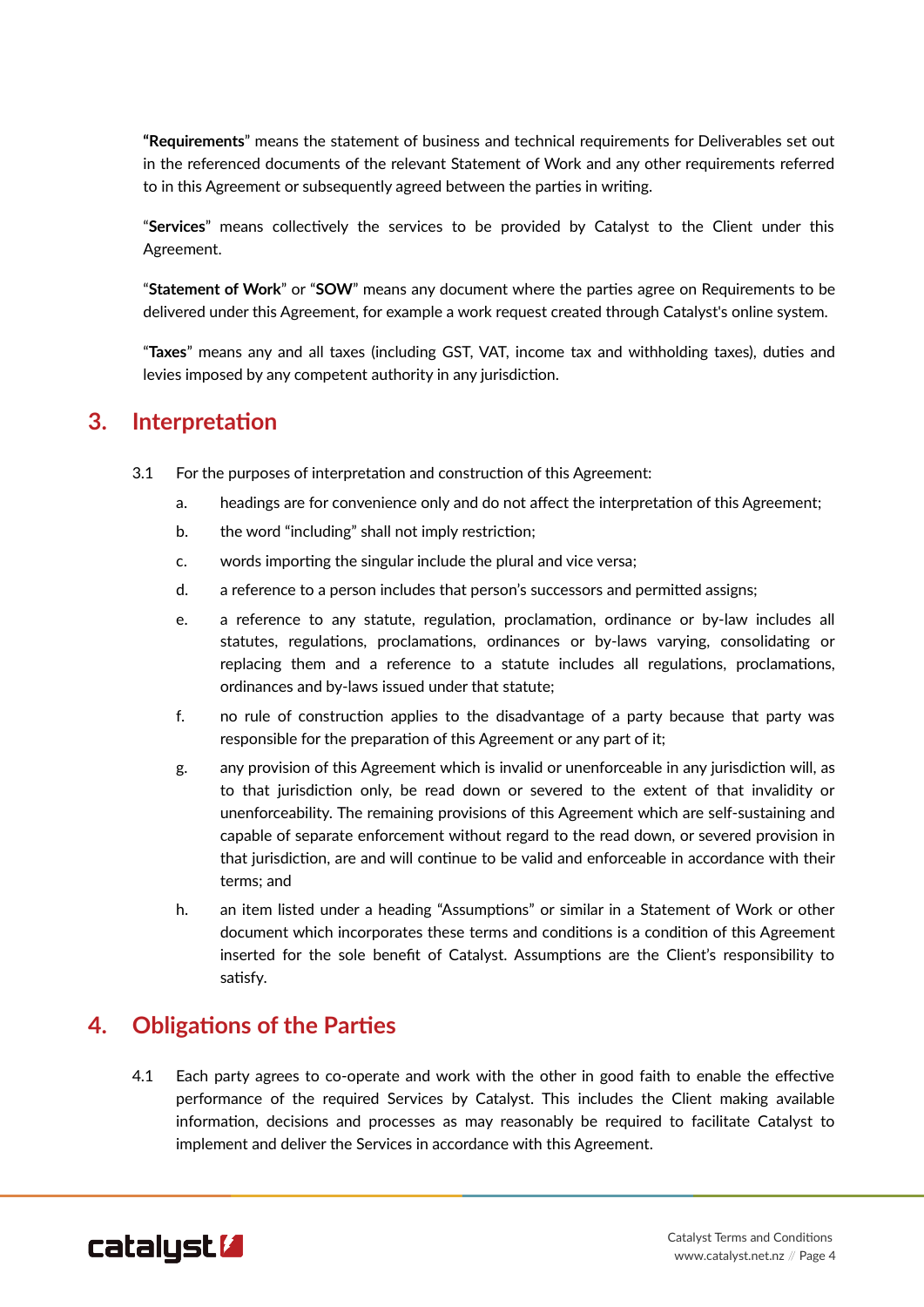# **5. Termination**

- 5.1 This Agreement is terminated by any one or more of the following:
	- a. both parties agree in writing;
	- b. once the Requirements of all Statements of Work have been completed;
	- c. for convenience by Catalyst giving 90 days' written notice to the Client;
	- d. if the Client has not paid an invoice within 14 days of it becoming due, and Catalyst gives the Client 14 days' notice of its intention to cancel this Agreement, upon the notice period expiring without payment of the said invoice;
	- e. if either party is in breach of this Agreement and either:
		- i. the breach is not capable of being remedied, or
		- ii. the party in breach does not remedy the breach within 40 working Business Days of receiving a notice from the other party stating the details of the breach and what is required to remedy the breach;
	- f. at the election of a party if the other party becomes insolvent, goes into liquidation or bankruptcy, has a receiver appointed in relation to its business assets, or enters into any arrangements with its creditors; and
	- g. pursuant to clause [9.3](#page-9-0) by reason of a Force Majeure Event.
- <span id="page-6-2"></span>5.2 If this Agreement is terminated, all existing claims and remedies at law remain extant and may be pursued by either party.
- <span id="page-6-1"></span>5.3 Upon termination of this Agreement, the Client may require Catalyst to provide the Client with copies of their data, usually comprising database, site data and code base. Catalyst will charge its standard hourly rates for providing this to the Client.

# <span id="page-6-0"></span>**6. Confidentiality**

- 6.1 Both parties agree that, unless they have the prior written consent of the other, they will not use or disclose to any third party (other than for the purpose of performing their obligations under this Agreement or obtaining legal, financial or other professional advice) any information which is Confidential Information of the other party. The obligations of this clause shall survive termination or cancellation of this Agreement.
- 6.2 Catalyst undertakes to ensure that its employees, agents and sub-contractors who need to know the same are aware of and will be legally obliged to comply with the provisions of this clause in relation to the Confidential Information.
- 6.3 Catalyst shall ensure that all sub-contracts will contain confidentiality provisions consistent with this clause [6](#page-6-0).
- 6.4 Catalyst shall, upon the termination of this Agreement or if and when otherwise requested by the Client to do so, return to the Client forthwith any Confidential Information of the Client, computer programmes, information, data, books, records, papers, Intellectual Property or any

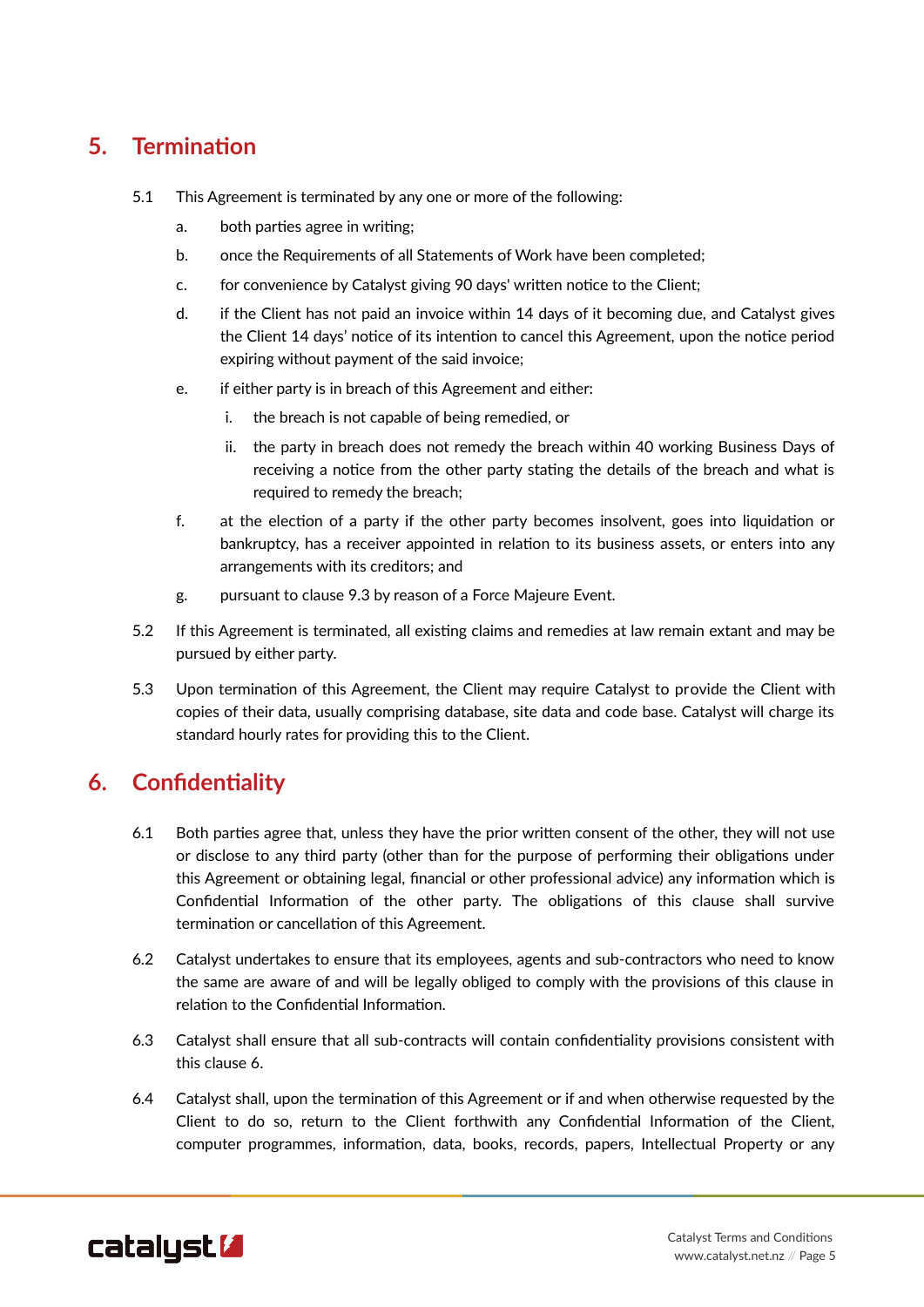other property belonging solely to the Client, or any copies of the same in Catalyst's possession or control. Where Confidential Information, information, data, computer programmes or Intellectual Property of the Client is stored on any computer equipment belonging to Catalyst and it is not convenient to delete it, Catalyst may instead continue to maintain the confidentiality of that Confidential Information.

## <span id="page-7-0"></span>**7. Indemnity and Liabilities**

- 7.1 Neither party to this Agreement shall be liable to the other party for indirect, incidental, special or consequential loss or damages (which shall be deemed to include loss of revenue, contracts, use, business profits, business information, data, goodwill or other non-pecuniary loss; and loss caused by business interruption, wasted expenditure or diminution of value) arising out of or in connection with this Agreement or the provision of the Services, whether arising from negligence, breach of contract or otherwise.
- 7.2 The maximum liability of the Client for any claim under or in connection with this Agreement (whether arising from negligence, breach of contract or otherwise) shall be the total service costs payable by the Client to Catalyst during the calendar year in which the claim is made.
- 7.3 The maximum aggregate liability of Catalyst for all claims under or relating to this Agreement (whether arising from negligence, breach of contract or otherwise) shall be:
	- a. the lesser of the annual cost of this Agreement or 500,000 New Zealand Dollars, if the Applicable Catalyst Entity is **Catalyst.Net Limited** or **Catalyst Cloud Limited**; or
	- b. the lesser of the annual cost of this Agreement or 1,000,000 British Pounds, if the Applicable Catalyst Entity is **Catalyst IT Europe Limited**;
	- c. the lesser of the annual cost of this Agreement or 500,000 Australian Dollars, if the Applicable Catalyst Entity is **Catalyst IT Australia Pty Limited;**
	- d. the lesser of the annual cost of this Agreement or 300,000 Euro, if the Applicable Catalyst Entity is **Catalyst IT Ireland Limited; or**
	- e. the lesser of the annual cost of this Agreement or 500,000 Canadian Dollars, if the Applicable Catalyst Entity is **Catalyst IT Canada Limited.**
- 7.4 Except where one of the parties is subject to the Public Finance Act 1989, each party agrees to defend, indemnify and save the other party, its affiliated and subsidiary corporations, its officers, directors, employees, agents, successors, shareholders and assigns harm from and against all liability, loss, expense, fines, penalties, or damages (including legal costs) to the extent that such claim arises out of or is in any way connected with the non-performance or breach of any obligation imposed on the indemnifying party by this Agreement or other general laws and obligations or by reason of and to the extent of the fraud, negligence or wilful misconduct of the indemnifying party or any agent or employee of the indemnifying party.
- 7.5 For the avoidance of doubt, the limitations and exclusions of liability outlined in this Agreement shall apply to the indemnity obligations of the parties (if any).

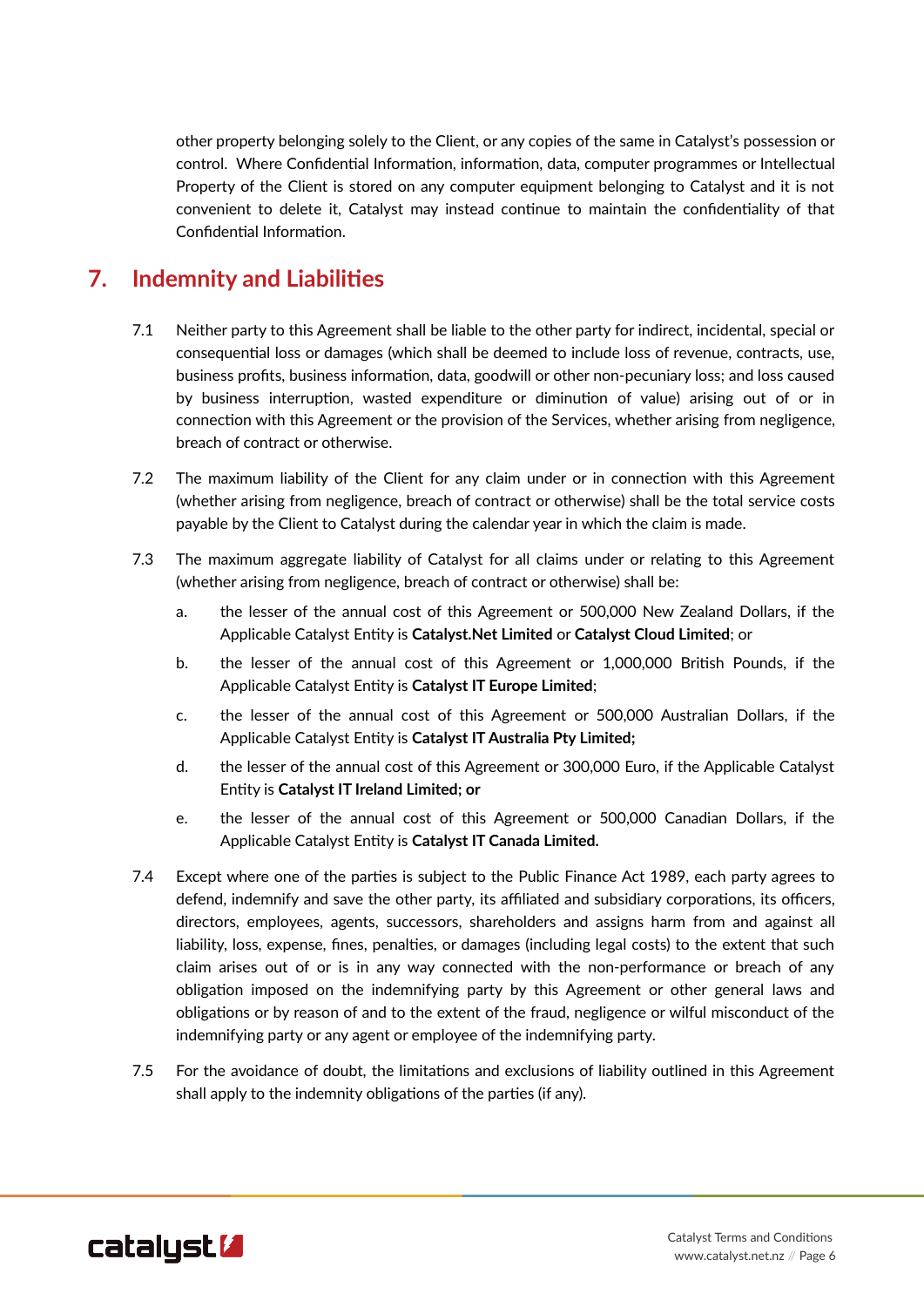7.6 No action, regardless of form, arising out of any alleged breach of this Agreement or obligation hereunder may be brought by either party more than two (2) years after the cause of action has occurred.

#### <span id="page-8-1"></span>**8. Warranties and Disclaimers**

- 8.1 The Client acknowledges that it is in the nature of software development that bugs occur. That is, from time to time use of the Services or Deliverables may be interrupted, or they might not fully function in accordance with their specifications. Such interruption, bugs or non-conformance does not constitute a breach of this Agreement. Instead, they are dealt with through Catalyst's software warranty set out in clause [8.2.](#page-8-0)
- <span id="page-8-0"></span>8.2 Catalyst's software warranty is that Catalyst will remedy any non-compliance of a Deliverable or Service with its Requirements, provided that the non-compliance is notified to Catalyst within sixty (60) days from the earlier of delivery to the Client or release to a production environment. However, where the cost to Catalyst of remedying such non-compliance would be excessive and disproportionate to the charge associated with the Deliverable, Catalyst may choose (at its absolute discretion) to refund the cost paid by the Client for that Deliverable instead of remedying the non-compliance.
- 8.3 The warranty set out in clause [8.2](#page-8-0) shall not apply where any non-compliance of a Deliverable with its Requirements is attributable to the actions or omissions of the Client or any third party who is not an agent, employee or sub-contractor of Catalyst.
- 8.4 Each representation, condition, indemnification or warranty alleged to be made by Catalyst but not expressly contained in this Agreement is excluded unless it is unlawful to do so.
- 8.5 The Services provided in this Agreement are provided for the purposes of use in a business only. This means that laws designed to protect consumers acquiring goods or services of a kind ordinarily acquired for personal, domestic or household use or consumption, including (but not limited to) the Consumer Guarantees Act 1993 in New Zealand; or the Australian Consumer Law set out in Schedule 2 of the Competition and Consumer Act 2010 (Cth) in Australia; or the Sale of Goods Act 1893 and the Sale of Goods and Supply of Services Act 1980 in Ireland; or the Sale of Goods Act 1990 and the Consumer Protection Act 2002 in Ontario, are expressly excluded from this Agreement, to the fullest extent permitted by law.
- 8.6 If the Applicable Catalyst Entity is Catalyst IT Australia Pty Limited and in the event the Services supplied in accordance with this Agreement is construed as being supplied to the Client as a 'consumer' of services within the meaning of that term in the Australian Consumer Law, Catalyst limits its liability in respect of all claims, and at its sole discretion, to:
	- a. supply the Services again; or
	- b. the payment of the cost of having the Services supplied again.
- 8.7 Catalyst makes no representations and gives no warranties, guarantees or undertakings concerning its performance of the Services, except as expressly set out in this Agreement. All other warranties, express or implied, by statute or otherwise (including but not limited to the

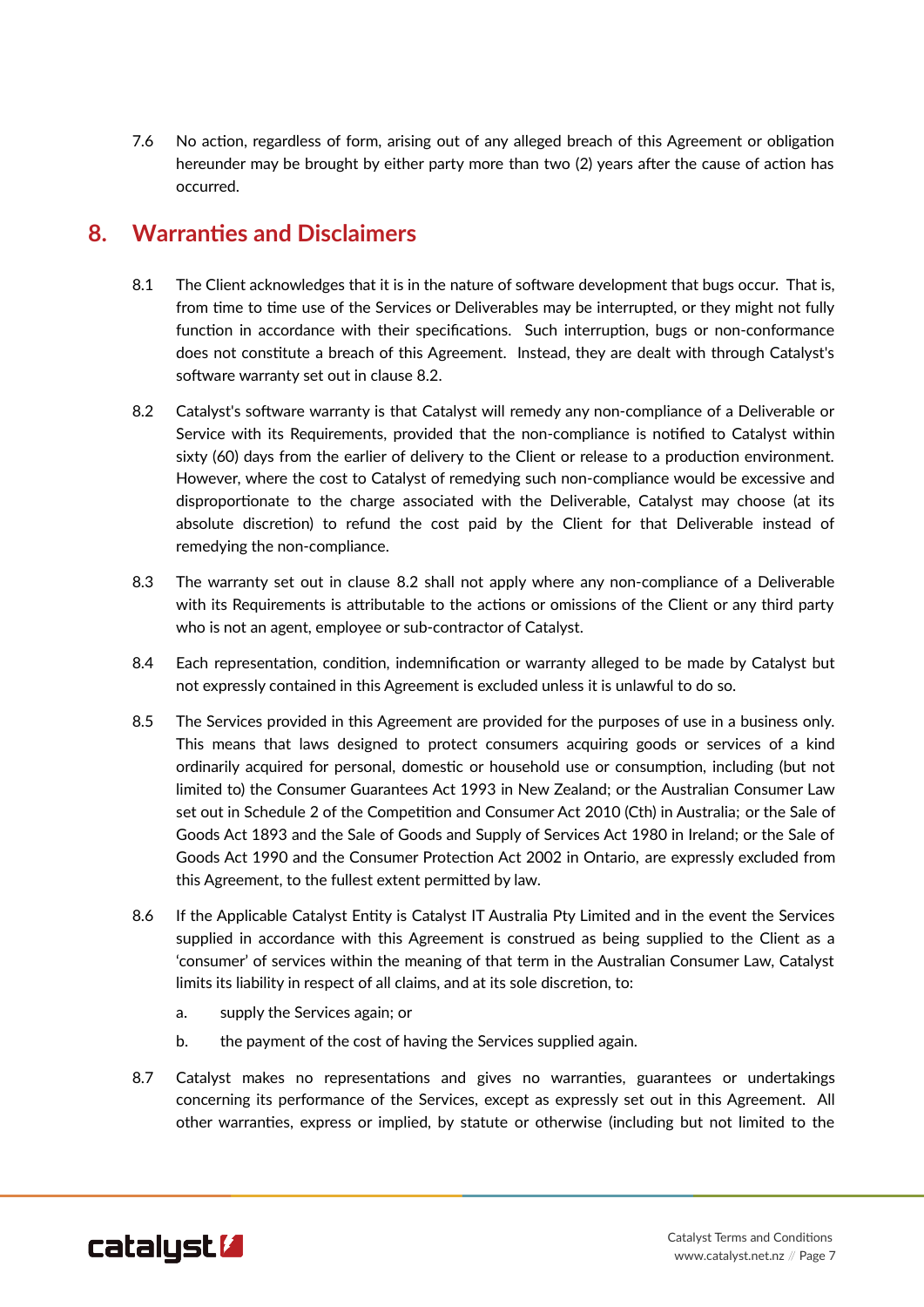warranties of merchantability, fitness for a particular purpose, and satisfactory quality) are excluded from this Agreement, to the fullest extent permitted by law.

## <span id="page-9-2"></span>**9. Force Majeure**

- 9.1 Neither party will be liable for any act, omission, or failure to fulfil its obligations under this Agreement to the extent that such act, omission or failure arises from any cause reasonably beyond its control including acts of God, strikes, lockouts, riots, acts of war, terrorism, loss of mains power or network connectivity, epidemics, localised disease outbreak, governmental action, fire, earthquake or other disasters ("**Force Majeure Event**").
- 9.2 The party unable to fulfil its obligations under this clause [9](#page-9-2) will, as soon as reasonably possible :
	- a. notify the other party in writing of the reasons for its failure to fulfil its obligations; and
	- b. use all reasonable endeavours to avoid or remove the cause of its failure to perform its obligations.
- <span id="page-9-0"></span>9.3 If a party is unable to perform any of its obligations under this Agreement due to a Force Majeure Event for a period of at least thirty (30) days, either party may terminate this Agreement by giving thirty (30) days' written notice to the other. If the Client terminates this Agreement it shall pay Catalyst the cost for work performed by Catalyst to the date of termination. Termination of this Agreement under this clause will not prejudice the rights of either party against the other in respect of any matter or thing occurring under this Agreement before its termination.

## <span id="page-9-3"></span>**10. Non-Solicitation**

- <span id="page-9-1"></span>10.1 During the Term of this Agreement and for an additional period of six months thereafter, each party agrees not to:
	- a. induce any employee of the other to terminate his or her employment relationship with the other party; or
	- b. offer employment to any employee of the other party who has performed any Services related to this Agreement without first obtaining the written consent of the other party,

provided that nothing in this clause [10.1](#page-9-1) shall prevent either party from employing any person who responds to a genuine advertisement placed by that party or who initiates contact with that party.

#### **11. Variations**

11.1 In the event the Client requests that Catalyst carry out work in addition to that contained in the Statement of Work, Catalyst will not carry that work out until the Client has put through an additional Work Request, and further charges will apply at Catalyst's usual charge out rates for that type of work.

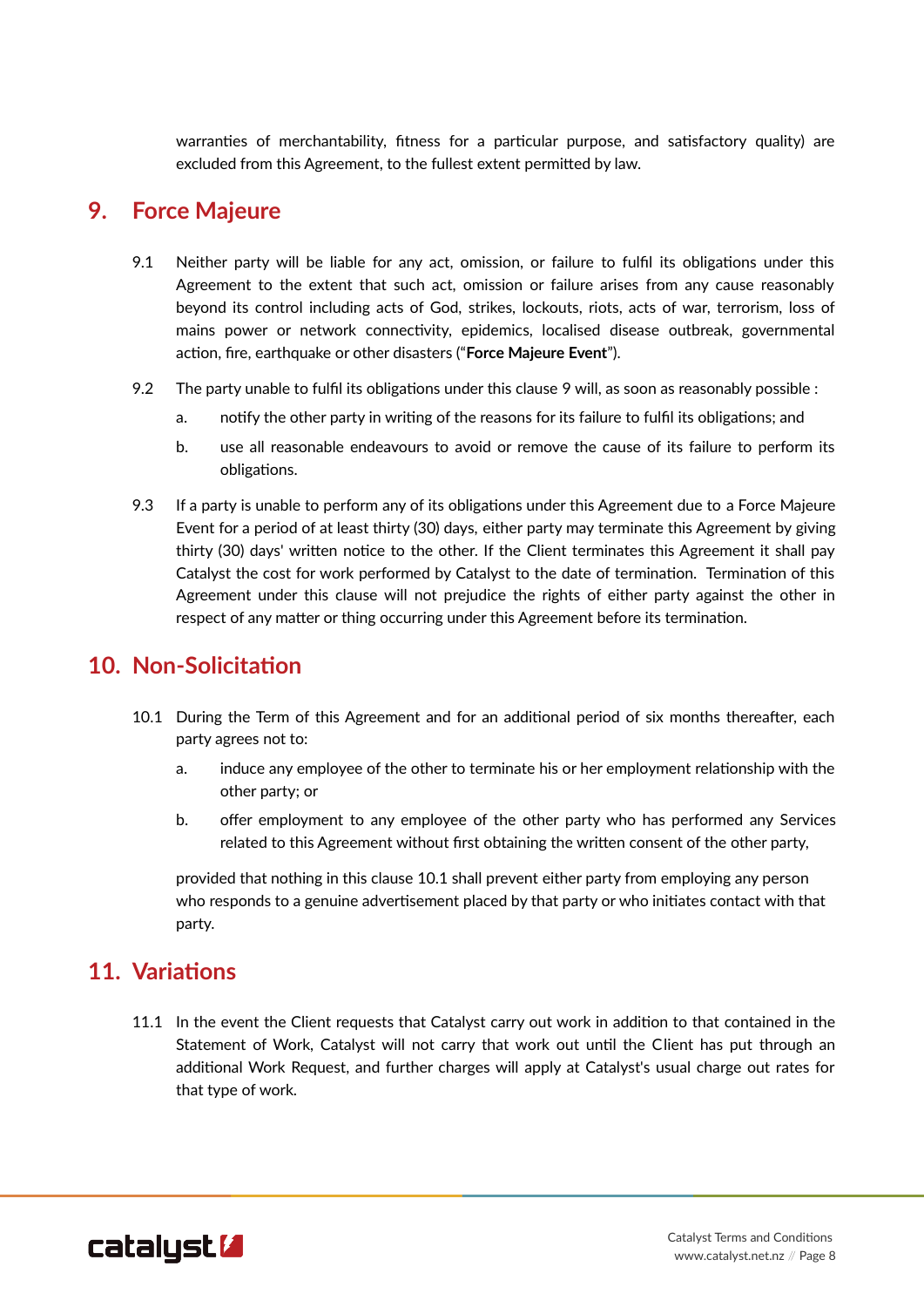- 11.2 Subject to clause [15](#page-11-0), any variation to this Agreement must be in writing and signed by each party's Representative or other duly authorised signatory, provided that:
	- a. any facsimile or scanned copy of such signed document duly received from the other party through email or facsimile transmission shall, unless there is clear evidence showing otherwise, have the same effect as the original; and
	- b. any change in the technical details in a Statement of Work may be confirmed between the parties through email or through the Catalyst Work Request Management System.

## **12. Relationship of the Parties**

12.1 Catalyst does not have any power, right or authority to bind the Client, or to assume or create any obligation or responsibility, expressed or implied, on behalf of the Client. Nothing contained in this Agreement shall be construed as constituting Catalyst and the Client as partners or joint venturers, or as creating the relationship of employer and employee, or principal and agent between them or otherwise create any other relationship than that of seller and a purchaser as set forth in this Agreement.

#### <span id="page-10-2"></span>**13. Disputes and Remedies**

- <span id="page-10-3"></span>13.1 The parties agree to use reasonable efforts to resolve any dispute that may arise under this Agreement through good faith negotiations.
- <span id="page-10-0"></span>13.2 A party claiming that a dispute has arisen must give written notice to the other party specifying the nature of the dispute ("**Dispute Notice**"). If within ten (10) Business Days of receipt of a Dispute Notice, the parties have not resolved the dispute, the dispute must be escalated to the chief executive or equivalent of the Client and a director for Catalyst.
- 13.3 Any dispute that has not been resolved in accordance with clause [13.2](#page-10-0) shall be submitted to mediation. Either party may initiate mediation by giving written notice to the other party. If the parties cannot agree on a mediator within five (5) Business Days of the notice, the mediator will be selected by:
	- a. a Director of the Resolution Institute if the Applicable Catalyst Entity is **Catalyst.Net Limited**, **Catalyst Cloud Limited** or **Catalyst IT Australia Pty Limited**;
	- b. the president of the Society for Computers and Law, if the Applicable Catalyst Entity is **Catalyst IT Europe Limited**;
	- c. the President of the Law Society of Ireland, if the Applicable Catalyst Entity is **Catalyst IT Ireland Limited; or**
	- d. **the ADR Institute of Ontario, if the Applicable Catalyst Entity is Catalyst IT Canada.**
- <span id="page-10-1"></span>13.4 Any dispute that has not been settled by mediation within thirty (30) days of commencement of such mediation shall be referred to arbitration to be conducted in:
	- a. Wellington, New Zealand, and shall be finally settled in accordance with the Arbitration Act 1996, if the Applicable Catalyst Entity is **Catalyst.Net Limited** or **Catalyst Cloud Limited**; or

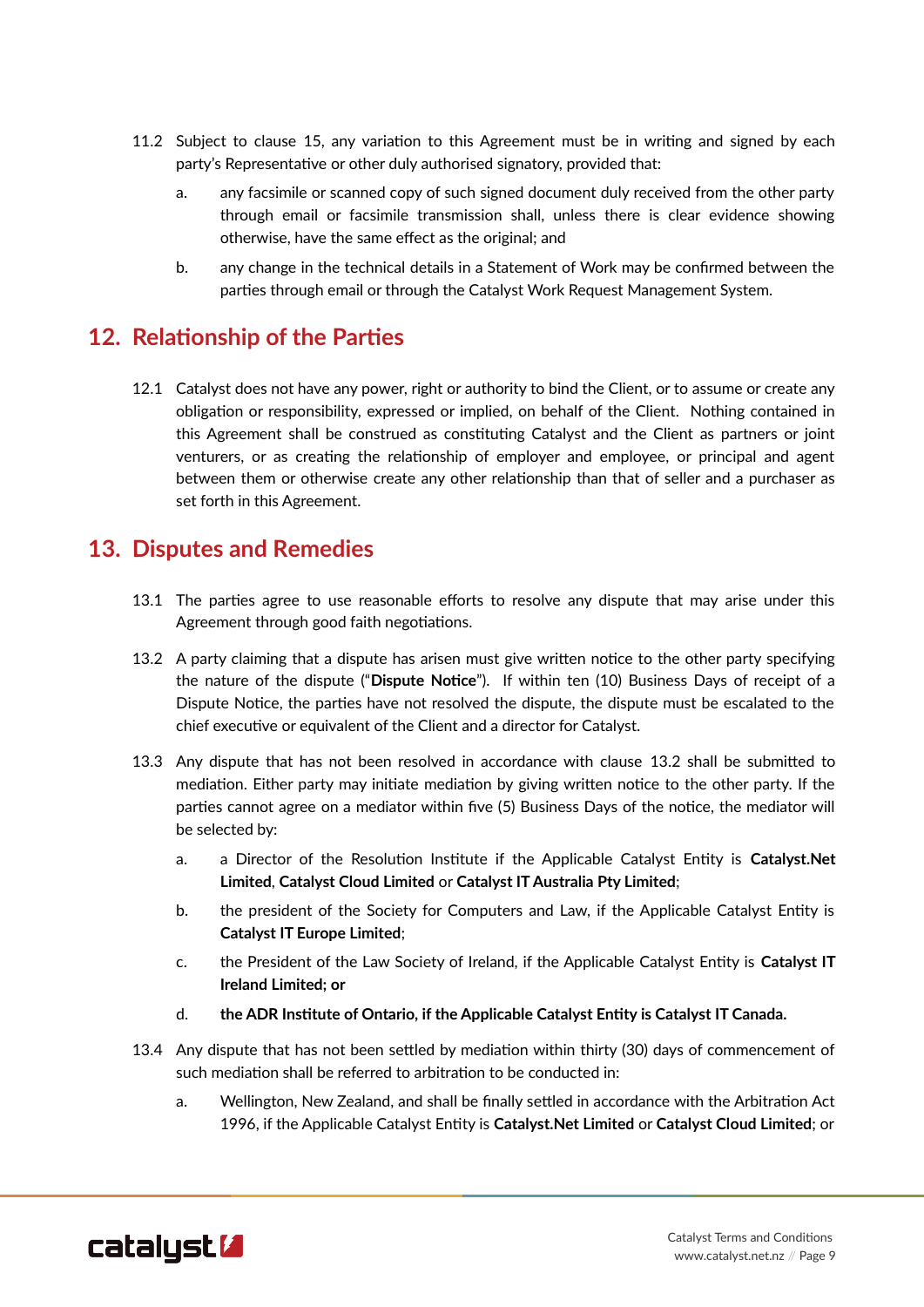- b. London, United Kingdom and shall be finally settled in accordance with the Arbitration Act 1996, if the Applicable Catalyst Entity is **Catalyst IT Europe Limited**;
- c. Sydney, Australia, and shall be finally settled in accordance with the Commercial Arbitration Act 2010, if the Applicable Catalyst Entity is **Catalyst IT Australia Pty Limited**;
- d. Dublin, Ireland, and shall be finally settled in accordance with the Arbitration Act 2010, if the Applicable Catalyst Entity is **Catalyst IT Ireland Limited; or**
- e. Toronto, Canada, and shall be finally settled in accordance with the Arbitration Act 1991, if the Applicable Catalyst Entity is **Catalyst IT Canada Limited.**
- 13.5 Subject to clause [23.3](#page-16-1)([a\)](#page-16-0), in the event of a dispute the parties shall continue to perform their obligations under the Agreement as far as possible until the dispute is resolved.
- 13.6 Nothing in this clause [13](#page-10-2) shall preclude:
	- a. either party from taking immediate steps to seek urgent equitable relief before a court of competent jurisdiction;
	- b. Catalyst from referring any dispute to binding commercial arbitration under clause [13.4](#page-10-1) where Catalyst reasonably believes that the Client is not using its best efforts to resolve the dispute or is otherwise not engaging in the dispute resolution process in good faith.

#### **14. No Waiver**

- 14.1 Except as provided in this Agreement:
	- a. no failure, delay or indulgence by either party in exercising any power or right conferred on that party by this Agreement will operate as a waiver of that power or right; and
	- b. a single exercise of any of those powers or rights will not preclude further exercises of those powers or rights or the exercise of any other powers or rights under this Agreement.

#### <span id="page-11-0"></span>**15. Notices**

- 15.1 Any notice required to be given under this Agreement may be sent by email to the representative's email address or posted via courier (signature required) or sent by facsimile to the address in each case, set out below, for each party in this Agreement.
- 15.2 Notices will only be deemed to be received:
	- a. in the case of personal delivery, when delivered;
	- b. if sent by facsimile, upon production of a transmission report by the machine from which the facsimile was sent, which indicates the facsimile was sent in its entirety to the facsimile number of the recipient;
	- c. if sent by email, upon receipt; and
	- d. five (5) Business Days after they have been posted via courier (signature required) within New Zealand, the United Kingdom, Australia, Ireland or Canada, depending on the Applicable Catalyst Entity.

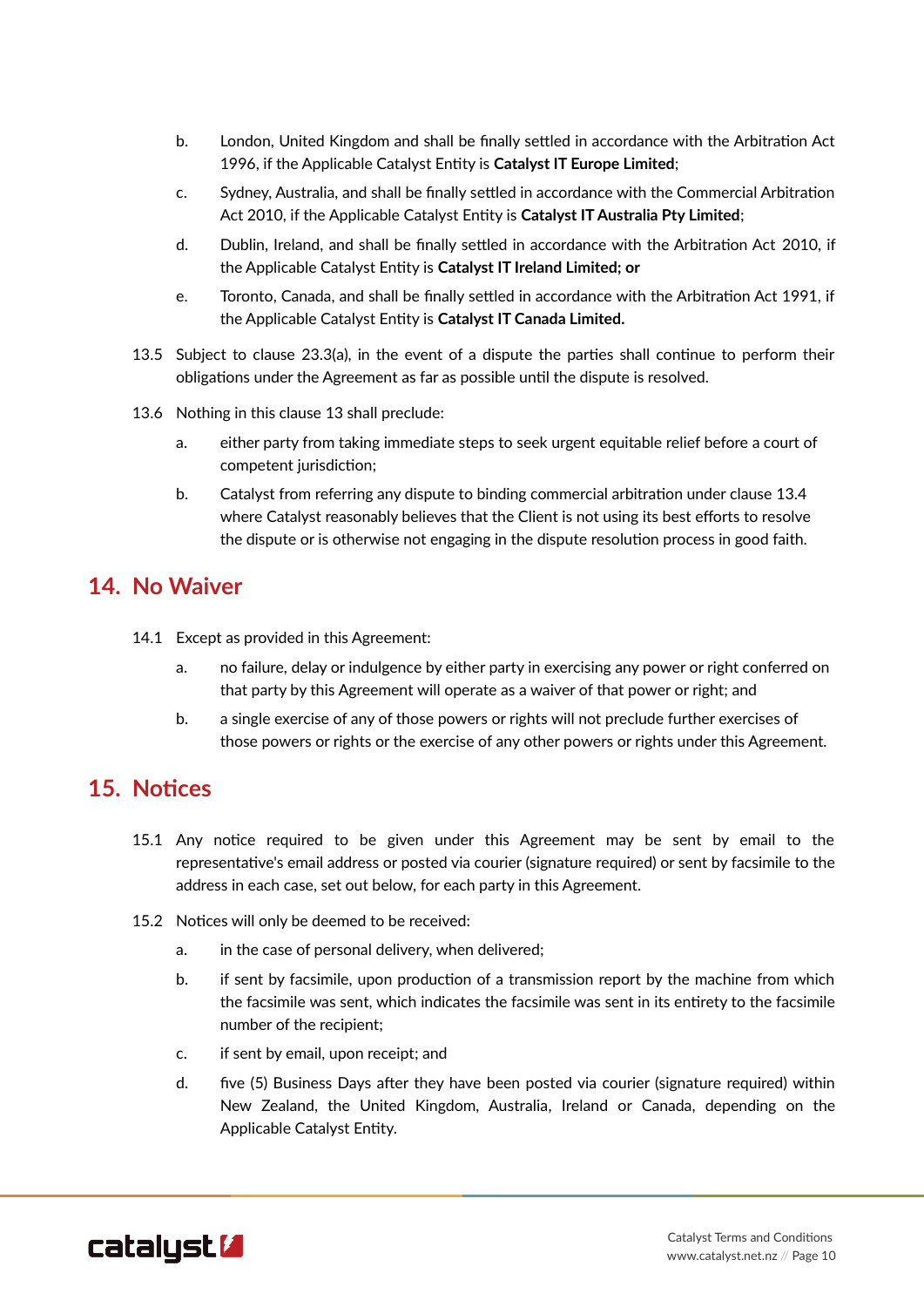15.3 The contact details for each party's Representative are:

For the Client, the details as maintained by the Client in the Catalyst Work Request Management System.

| For:       | <b>Catalyst.Net Limited</b>             |
|------------|-----------------------------------------|
| Address:   | Catalyst.Net Limited                    |
|            | Catalyst House, Level 6                 |
|            | 150 Willis Street,                      |
|            | Wellington                              |
|            | 6011                                    |
| Facsimile: | +64 4 499 5596                          |
| Email:     | legal@catalyst.net.nz                   |
| For:       | <b>Catalyst Cloud Limited</b>           |
| Address:   | Catalyst Cloud Limited                  |
|            | Catalyst House, Level 6                 |
|            | 150 Willis Street,                      |
|            | Wellington                              |
|            | 6011                                    |
| Facsimile: | +64 4 499 5596                          |
| Email:     | legal@catalystcloud.nz                  |
| For:       | <b>Catalyst IT Europe Limited</b>       |
| Address:   | Catalyst IT Europe Limited              |
|            | <b>First Floor</b>                      |
|            | 36 Frederick Place                      |
|            | Brighton BN1 4EA                        |
|            | United Kingdom                          |
| Email:     | info@catalyst-eu.net                    |
| For:       | <b>Catalyst IT Australia Pty Ltd</b>    |
| Address:   | Catalyst IT Australia Pty Ltd           |
|            | Level 9, Suite 903, Tower B, The Zenith |
|            | 821 Pacific Highway                     |
|            | Chatswood, NSW 2067                     |
| Email:     | legal@catalyst-au.net                   |
| For:       | <b>Catalyst IT Ireland Limited</b>      |
| Address:   | Catalyst IT Ireland Limited             |
|            | 10 Dublin Road                          |
|            |                                         |

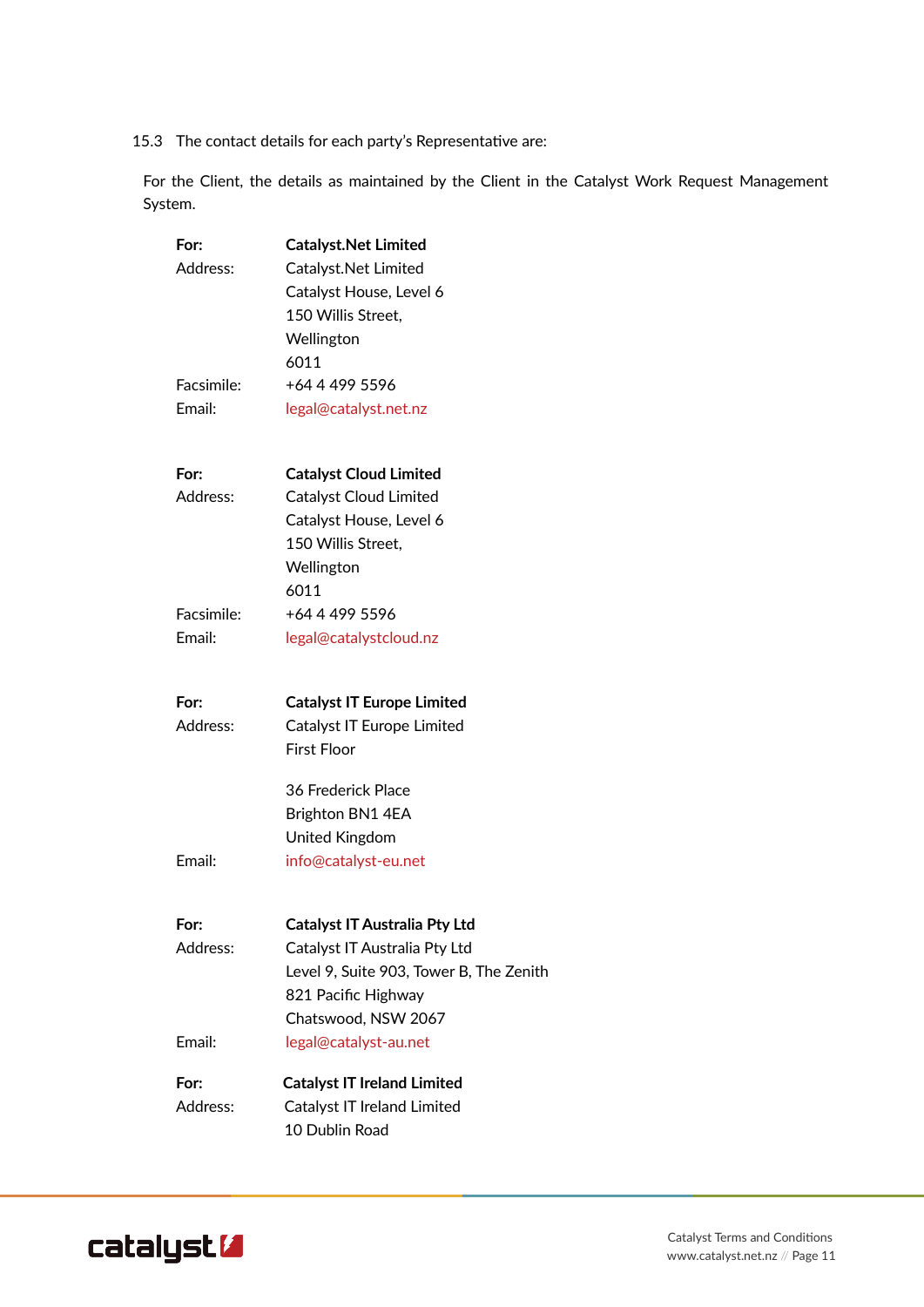|          | Drogheda,                                   |
|----------|---------------------------------------------|
|          | County Louth, A92 K6FA                      |
|          | Ireland                                     |
| Email:   | info@catalyst-eu.net                        |
| For:     |                                             |
|          | <b>Catalyst IT Canada Limited</b>           |
| Address: | Catalyst IT Canada Limited                  |
|          | 11th Floor, 20 Bay Street, WaterPark Place, |
|          | Toronto.                                    |
|          | Ontario, M5J 2N8,                           |
|          | Canada                                      |
| Email:   | enquiries@catalyst-ca.net                   |

15.4 Each party may from time to time change its Representative's contact details by serving written notice on the other party pursuant to this clause.

## **16. Entire Agreement**

16.1 There are no conditions, representations, warranties or other terms affecting the arrangements between the parties other than those referred to in this Agreement and this Agreement contains the whole of the contract between the parties and supersedes all prior agreements and understandings, if any, with respect to the transactions contemplated herein.

#### <span id="page-13-1"></span>**17. Survival**

17.1 Any clause of this Agreement that contemplates performance or observance after this Agreement has been terminated, including clauses [2](#page-2-0), [3,](#page-5-0) [5.2,](#page-6-2) [5.3](#page-6-1), [6](#page-6-0), [7,](#page-7-0) [8](#page-8-1), [9](#page-9-2), [10,](#page-9-3) [13](#page-10-3), [17,](#page-13-1) [18](#page-13-0), [19](#page-14-2) and [20](#page-14-1) shall remain in full force and effect following such termination.

#### <span id="page-13-0"></span>**18. Intellectual Property**

- 18.1 The Client owns and retains all rights, title and interest in and to all its pre-existing Intellectual Property which shall in no event be affected by this Agreement.
- 18.2 Catalyst will not deal with the Client's Intellectual Property in a manner which is contrary to the Client's interest and in particular, shall not use, copy, disclose or dispose of any such information, data or documentation except as necessary for the performance of obligations under this Agreement or with the Client's prior written consent and shall deliver all such items into the possession of the Client upon request within a reasonable time.
- 18.3 The Client will ensure that it has all necessary rights and licences in relation to Intellectual Property subsisting in any matter, thing or process supplied by the Client pursuant to this Agreement for use by Catalyst in providing the Services to the Client under this Agreement.

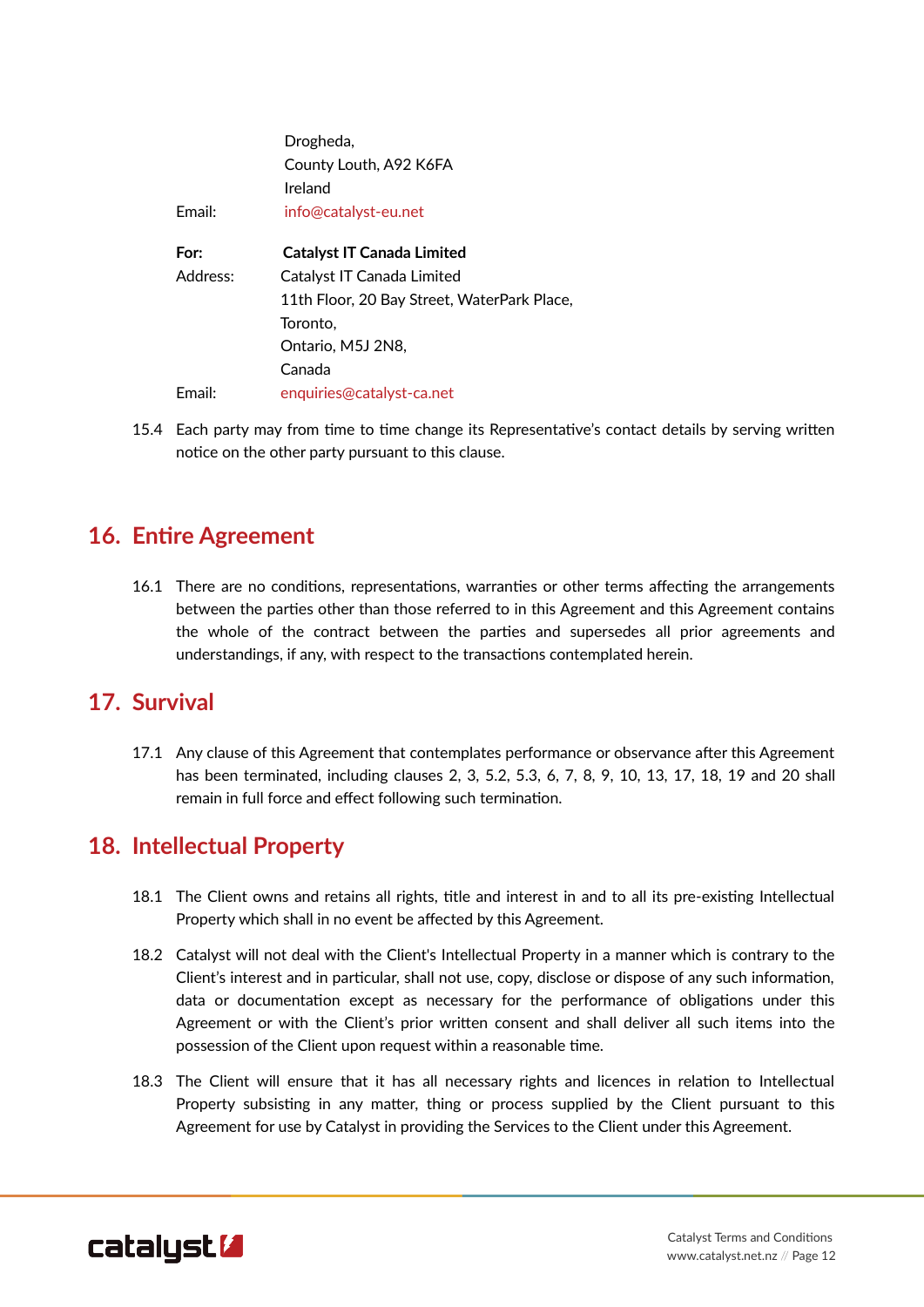- <span id="page-14-3"></span>18.4 Catalyst owns and retains all rights, title and interest in and to all Intellectual Property that may subsist in any materials, programs, documentation, data and information owned by Catalyst prior to the commencement of this Agreement.
- 18.5 Catalyst may incorporate its own or third-party Intellectual Property into a Deliverable where that Intellectual Property is Open Source and therefore the Client has a perpetual right to use the Intellectual Property provided that the Client abides by the Open Source License terms.
- 18.6 Exclusive ownership and title to all Intellectual Property Rights relating to all the Deliverables (except any pre-existing Intellectual Property owned by Catalyst as referred to clause [18.4\)](#page-14-3) as and when they are being created or as those Intellectual Property rights arise will be vested in:
	- a. Catalyst IT Limited, to the extent that those Deliverables are software subject to an Open Source Licence; and
	- b. the Client, in all other cases.
- 18.7 Catalyst hereby warrants that, save and except any components which are as a matter of fact subject to the terms and conditions of an Open Source License, the Deliverables do not infringe the Intellectual Property rights of any third party.
- <span id="page-14-0"></span>18.8 In keeping with the underlying public benefit principles of Open Source, Intellectual Property created by Catalyst for the Client may be released by Catalyst back to the Open Source software development community, unless otherwise directed by the Client. Such release shall occur for the sole purpose of advancing the availability of better code, in a manner consistent with the prevailing software licenses. This clause [18.8](#page-14-0) applies only where the release does not contain or imply trade secrets or confidential business processes.

# <span id="page-14-2"></span>**19. Restriction on Use of Data**

19.1 Catalyst and any of its agents, employees, or sub-contractors shall not use any Confidential Information or opportunities gained in connection with the Services provided to the Client under this Agreement for any reason other than the provision of the Services to the Client, including, without limitation, to gain an advantage for commercial benefit where other persons or entities do not and could not have the same advantage without such Confidential Information or opportunities.

# **20. Governing Law**

- <span id="page-14-4"></span><span id="page-14-1"></span>20.1 If the Applicable Catalyst Entity is:
	- a. **Catalyst.Net Limited** or **Catalyst Cloud Limited**, then this Agreement shall be governed by the laws of New Zealand, and the courts of New Zealand shall have exclusive jurisdiction to hear and determine all issues that may arise under or in relation to this Agreement;
	- b. **Catalyst IT Europe Limited**, then this Agreement shall be governed by the laws of England, and the courts of England and Wales shall have exclusive jurisdiction to hear and determine all issues that may arise under or in relation to this Agreement;

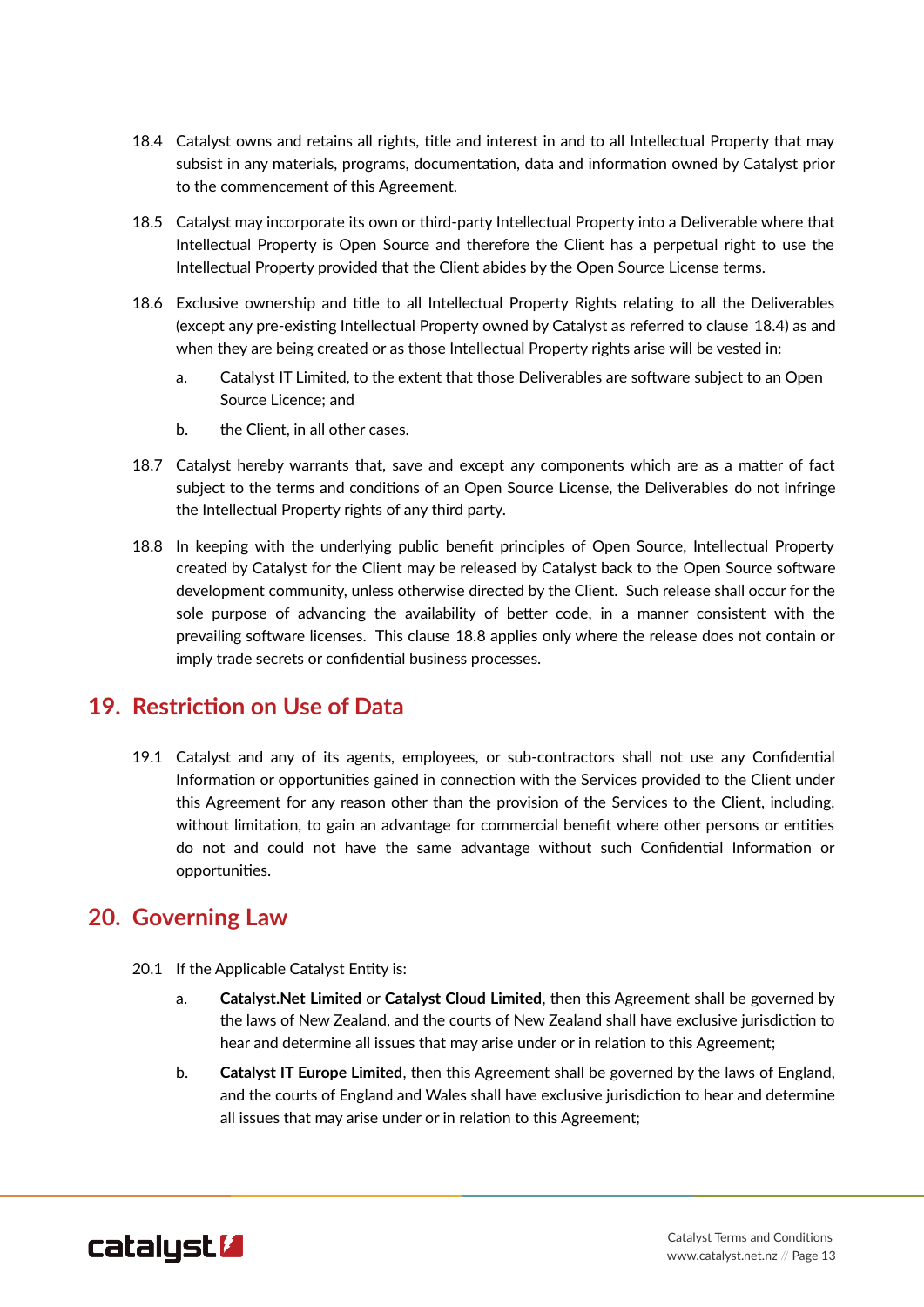- c. **Catalyst IT Australia Pty Limited**, then this Agreement shall be governed by the laws of the State of New South Wales in the Commonwealth of Australia, and the courts of New South Wales shall have exclusive jurisdiction to hear and determine all issues that may arise under or in relation to this Agreement;
- d. **Catalyst IT Ireland Limited**, then this Agreement shall be governed by the laws of Ireland, and the courts of Ireland shall have exclusive jurisdiction to hear and determine all issues that may arise under or in relation to this Agreement; or
- e. **Catalyst IT Canada Limited,** then this Agreement shall be governed by the laws of Ontario and the courts of Ontario shall have the exclusive jurisdiction to hear and determine all issues that may arise under or in relation to this Agreement.
- 20.2 Clause [20.1](#page-14-4) does not limit Catalyst's right to seek orders in overseas courts for recovery of debts owed by the Client.

#### <span id="page-15-2"></span>**21. Service Rates and Approvals**

- 21.1 Where Catalyst agrees to provide Services within Business Hours, Catalyst's standard hourly rates will apply. Unless otherwise specified or when the context requires otherwise, requests for Services made during Business Hours will be treated as requests for Services to be performed within Business Hours.
- 21.2 Where Catalyst is requested to provide Services outside Business Hours, unless otherwise specified in a Statement of Work or a Service Level Agreement, Catalyst's standard after-hours rate of three times the standard rate will apply.
- 21.3 A minimum charge of one hour applies to all requests, including those for which an estimate or quote is requested.
- 21.4 Each request by the Client to provide Services provides implied approval to expend four hours of effort.
- 21.5 Where Catalyst expects work to take more than four hours, Catalyst will seek approval from the Client, unless in the circumstances that is impractical.
- <span id="page-15-0"></span>21.6 Services involving the creation of software based on formally stated Requirements will normally result in a Deliverable. Systems administration Services, including Services contemplated by clause [22,](#page-15-1) will not result in a Deliverable.

# <span id="page-15-1"></span>**22. Ongoing Services**

- 22.1 This section [22](#page-15-1) only applies where Catalyst provides ongoing services, such as hosting, under this Agreement.
- 22.2 Where a monthly rate applies to ongoing services and the ongoing services include applying software updates, the rate includes the application of Maintenance Releases of software, but not of New Version Releases.

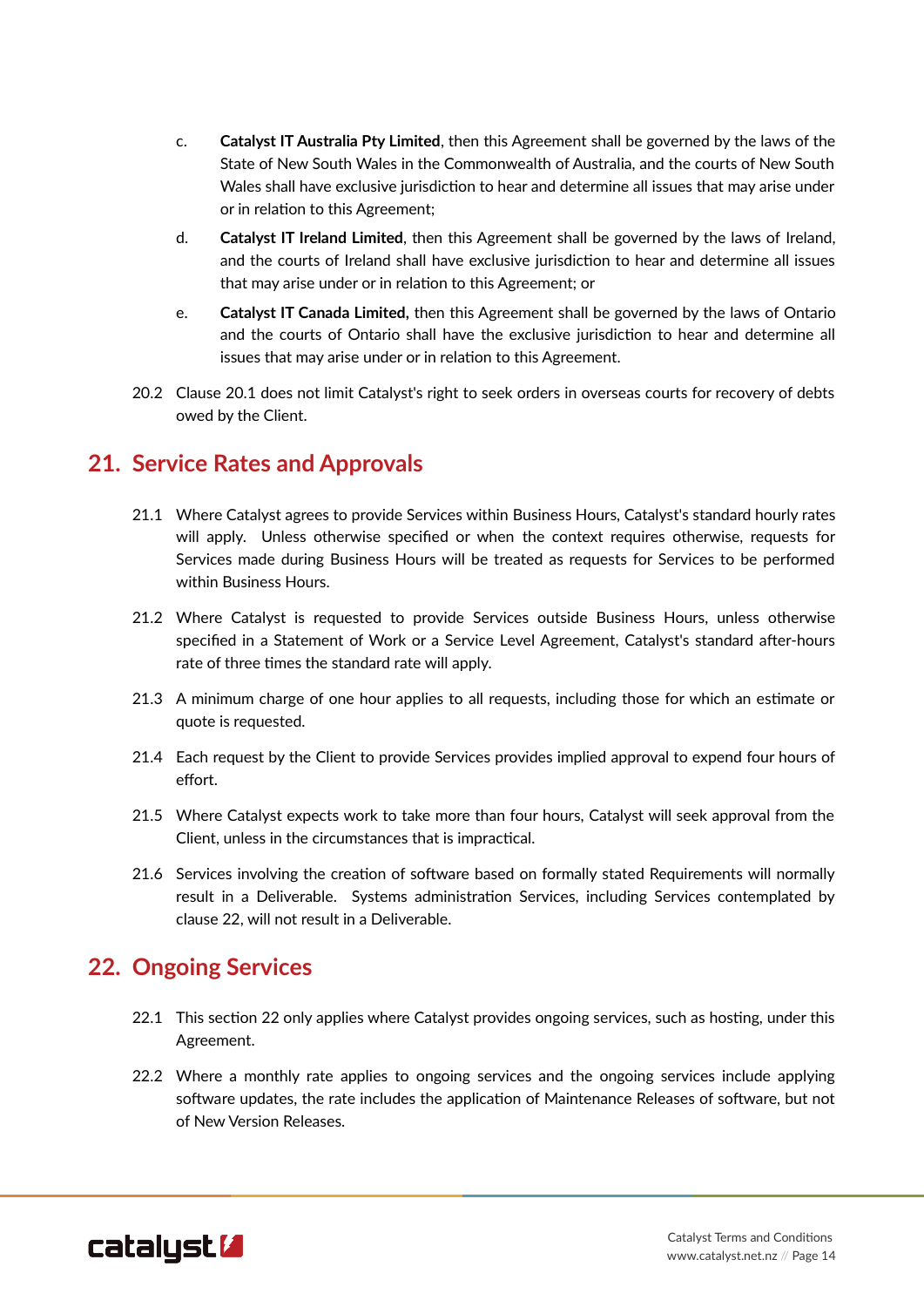- <span id="page-16-2"></span>22.3 Where alerted by monitoring, or when necessary for security reasons, Catalyst may perform mandatory services at the Client's expense without prior approval by the Client, such as system hardening, software reconfiguration, installation of New Version Releases, or modification of third party or Client software, for example to seek to address security vulnerabilities. The Client will be advised as soon as is reasonably practicable. Such circumstances shall be deemed to be a request by the Client under clause [21.](#page-15-2)
- 22.4 Catalyst will use reasonable efforts to minimise costs to the Client under clause [22.3,](#page-16-2) including performing the services within Business Hours where that is reasonably practicable and any such delay does not compromise either security or the functionality of Catalyst or Catalyst Client systems.
- 22.5 Where Catalyst has invoked mandatory services under clause [22.3](#page-16-2), the Client may opt to terminate the ongoing services on one (1) Business Day's notice. Any time reasonably expended by Catalyst in decommissioning the ongoing services will be chargeable to the Client.

# **23. Payment for Services**

- 23.1 The Statement of Work will state whether Catalyst will charge on a time and materials basis at its usual hourly rates, or whether a set price will apply for the project. In either case, Catalyst will invoice either fortnightly, or at the completion of services if this occurs before the end of the fortnight. If the Statement of Work is silent about the amount to be paid each fortnight:
	- a. twenty five per cent (25%) of the total value of the Statement of Work will be invoiced upon its execution; and
	- b. the balance will be paid by apportionments made by Catalyst based on the amount of the project completed and the anticipated time for completion of the project, and an apportioned invoice will be rendered each fortnight.
- 23.2 Invoices must be paid within fourteen (14) days from the date on which they are rendered, unless otherwise specified on the invoices.
- <span id="page-16-1"></span><span id="page-16-0"></span>23.3 In the event an invoice remains unpaid after the due date then;
	- a. Catalyst will be entitled to stop any work being carried out for the Client; and
	- b. interest will become payable on the outstanding fees and any disbursements at the rate of 2% per month; and
	- c. Catalyst will be entitled to recover from the Client all debt recovery costs, including any legal costs at the full solicitor-client rate and any disbursements including all costs incurred by Catalyst using a debt recovery agency; and
	- d. Catalyst will not be required to transfer any work or any Intellectual Property rights in work to the Client until the full sum owing is paid.
- <span id="page-16-3"></span>23.4 If the Client reasonably disputes the validity of any amount invoiced, the Client will immediately:
	- a. pay such portion as is not in dispute; and
	- b. provide written notice to Catalyst setting out the reasons why the disputed amount is